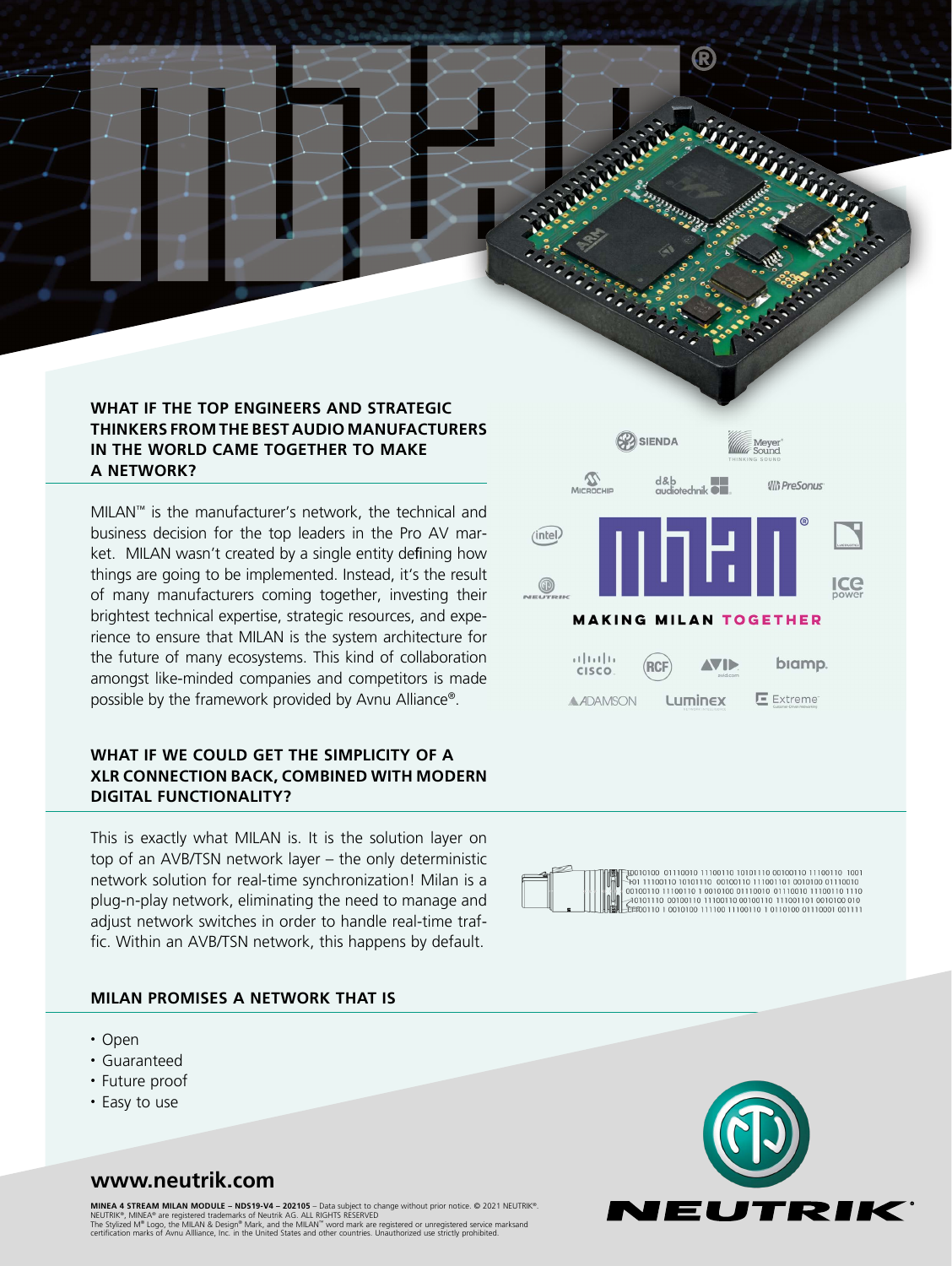



# **READY-TO-GO MODULES**

With Neutrik's MILAN modules, manufacturers in the Pro Audio market can now quickly build a wide range of MILAN audio products – from single loudspeakers and microphones to complex multichannel mixing desks and multi-port conferencing systems. Neutrik is making it easier for professional audio networking manufacturers to add MILAN to product lines, which will in turn expand the MILAN-certified ecosystem of devices.

### **BENEFITS BY USING NEUTRIK MILAN MODULES**

- Off-the-shelf modules
- MILAN certified
- Support by Neutrik for proper implementation
- Self-testing support by Neutrik for final approval to use the MILAN logo
- New, low-cost entry membership level for manufacturers implementing MILAN modules

## **APPLICATIONS**

- Active speakers
- Amplifiers
- Audio Embedder & De-Embedder
- Audio recorders
- AV wall plates
- Conference systems
- Headphones
- I/O Interfaces
- Intercom
- Microphones
- Personal monitoring systems
- Preamps
- Speaker management processors

#### **MODULE**

68 pin standard SMT PLCC socket – 30x30mm

3.3VDC – 500mA, 1.65W

Easy module exchanging/replacement

#### **USER CONTROL INTERFACES**

2 x UART – includes metering on one UART

- SPI configurable to initialise and/or de-initialise a device, such as a DAC, ADC or codec
- I2C configurable to initialise and/or de-initialise a device, such as a DAC, ADC or codec
- 6 x GPIO pins for user controls UART-2 multiplexed with 2 GPIOs

**MINEA 4 STREAM MILAN MODULE – NDS19-V4 – 202105** – Data subject to change without prior notice. © 2021 NEUTRIK®.<br>NEUTRIK®, MINEA® are registered trademarks of Neutrik AG. ALL RIGHTS RESERVED<br>The Stylized M® Logo, the MILA